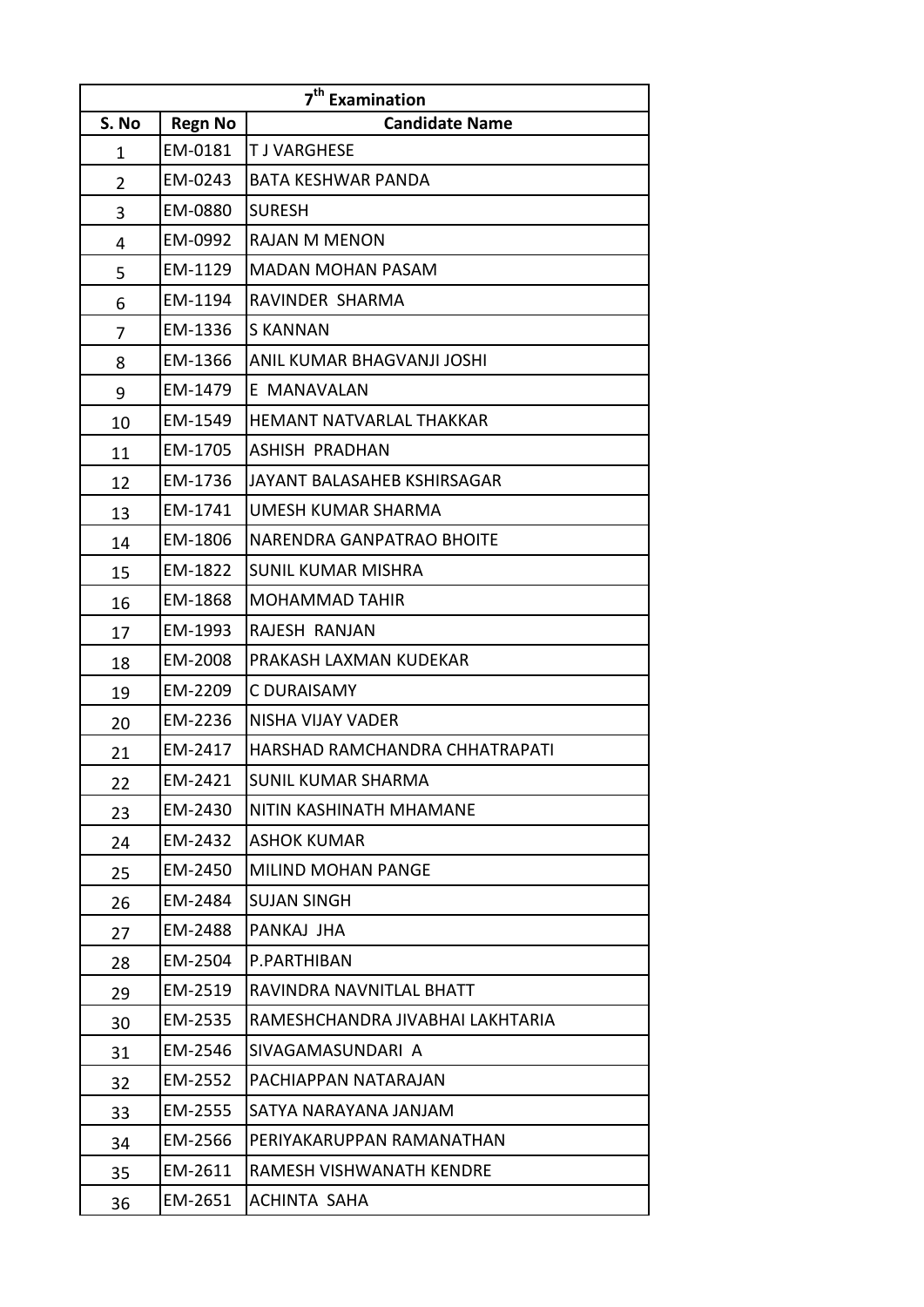|       | 7 <sup>th</sup> Examination |                                |  |  |  |
|-------|-----------------------------|--------------------------------|--|--|--|
| S. No | <b>Regn No</b>              | <b>Candidate Name</b>          |  |  |  |
| 37    | EM-2652                     | PRAKASH VENKATRAO PADALWAR     |  |  |  |
| 38    | EM-2660                     | <b>CHARANJEET SINGH GUJRAL</b> |  |  |  |
| 39    | EM-2661                     | SANJIV MASON                   |  |  |  |
| 40    | EM-2675                     | <b>MANISH KUMAR SRIVASTAVA</b> |  |  |  |
| 41    | EM-2699                     | JAGDISH ANANTSINGH PARDESHI    |  |  |  |
| 42    | EM-2703                     | RAJENDRA CHANDRAKANT KALBHOR   |  |  |  |
| 43    | EM-2719                     | SATHISHA K. S                  |  |  |  |
| 44    | EM-2724                     | RAJAN KISHAN PATHAK            |  |  |  |
| 45    | EM-2744                     | <b>MANOJ SHANKAR SAPARE</b>    |  |  |  |
| 46    | EM-2748                     | M.CHIDAMBARAM                  |  |  |  |
| 47    | EM-2754                     | <b>SHAM SUNDER KAPUR</b>       |  |  |  |
| 48    | EM-2760                     | SRINIVASA RAO BOPPANA          |  |  |  |
| 49    | EM-2764                     | <b>GOPAL KRISHNA DAS</b>       |  |  |  |
| 50    | EM-2776                     | RAMAMURTHY BALAJI              |  |  |  |
| 51    | EM-2781                     | SOUNDARA RAJAN R.A             |  |  |  |
| 52    | EM-2805                     | N.VELLIANGIRI                  |  |  |  |
| 53    | EM-2810                     | DWIPENDRA CHAKRABORTY          |  |  |  |
| 54    | EM-2820                     | SHANKAR OMANNA KODACHWADKAR    |  |  |  |
| 55    | EM-2831                     | ARUN VARSHNEY                  |  |  |  |
| 56    | EM-2845                     | MANISH AMULAKHBHAI MUJPARA     |  |  |  |
| 57    | EM-2850                     | Y. S. RAO                      |  |  |  |
| 58    | EM-2854                     | DNYANESHWAR SITARAM SOMVANSHI  |  |  |  |
| 59    | EM-2863                     | DEVANG NARANBHAI DARJI         |  |  |  |
| 60    | EM-2864                     | JIGNESHKUMAR GIRDHARILAL BHATT |  |  |  |
| 61    | EM-2875                     | JANARDHANA RAO GONUGUNTLA      |  |  |  |
| 62    | EM-2884                     | PRADIP VITTHALDAS SHAH         |  |  |  |
| 63    | EM-2924                     | RAJA RAM RAO                   |  |  |  |
| 64    | EM-2929                     | KITTAMANI                      |  |  |  |
| 65    | EM-2946                     | SITESH JOHRI                   |  |  |  |
| 66    | EM-2947                     | KEDAR SUDHAKAR SATHAYE         |  |  |  |
| 67    | EM-2948                     | PRITISH KUMAR KARNA            |  |  |  |
| 68    | EM-2952                     | SATHISHKUMAR SIVANADIMAI       |  |  |  |
| 69    | EM-2960                     | <b>KETAN NARENDRA TAMBOLI</b>  |  |  |  |
| 70    | EM-2961                     | <b>MANOJ KUMAR GUPTA</b>       |  |  |  |
| 71    | EM-2970                     | <b>VISHAL SUDAM AWHALE</b>     |  |  |  |
| 72    | EM-3000                     | AVINASH DATTAJIRAO SHINDE      |  |  |  |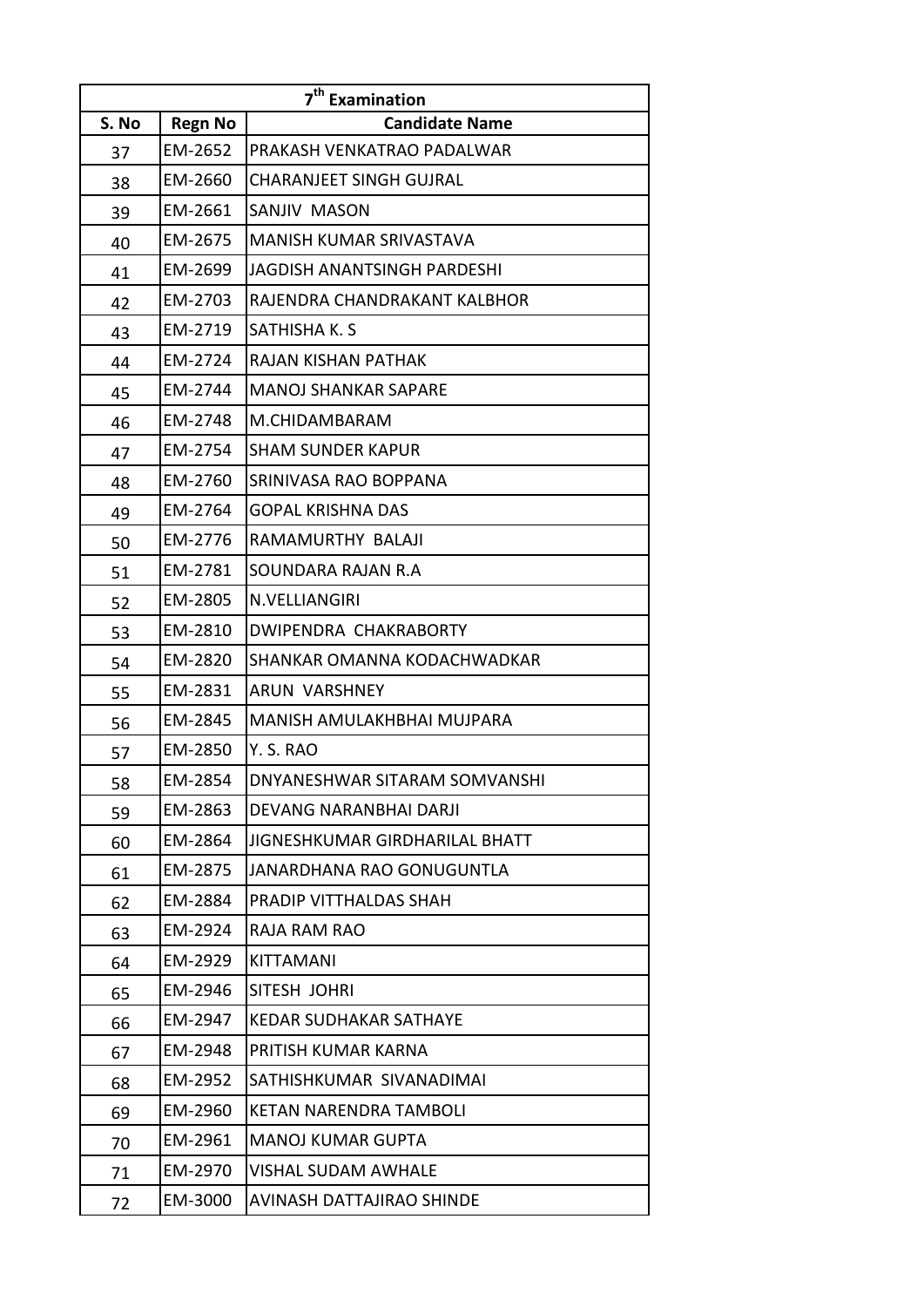| 7 <sup>th</sup> Examination |                |                                     |  |  |
|-----------------------------|----------------|-------------------------------------|--|--|
| S. No                       | <b>Regn No</b> | <b>Candidate Name</b>               |  |  |
| 73                          | EM-3003        | M.M.MATHESWARAN                     |  |  |
| 74                          | EM-3029        | <b>KARTEEK TAYI</b>                 |  |  |
| 75                          | EM-3038        | KAILAS AKSHAYKUMAR PATHAK           |  |  |
| 76                          | EM-3040        | NARENDRA KRISHNA SAWANT             |  |  |
| 77                          | EM-3055        | ASHISH ANSINGKAR                    |  |  |
| 78                          | EM-3056        | <b>HEMANT DHURANDHAR</b>            |  |  |
| 79                          | EM-3074        | SHANKAR NAYAK                       |  |  |
| 80                          | EM-3076        | UPENDRA KANTILAL PATEL              |  |  |
| 81                          | EM-3077        | <b>VIREN GOVINDBHAI CHOCHA</b>      |  |  |
| 82                          | EM-3086        | RAKESH ANAND                        |  |  |
| 83                          | EM-3107        | <b>SAMBASIVA RAO GADDE</b>          |  |  |
| 84                          | EM-3112        | NARAYANAN ARICOVINDIN               |  |  |
| 85                          | EM-3140        | HITESH DUBEY                        |  |  |
| 86                          | EA-3938        | VISWANATHA GARGESHWARI SUBBAKRISHNA |  |  |
| 87                          | EA-4383        | <b>SMITA GOVIND THOMBRE</b>         |  |  |
| 88                          | EA-5534        | PARABRAHMA CHARY SAMANTHAPUDI       |  |  |
| 89                          | EA-6298        | PRAMOD NARAYAN KULKARNI             |  |  |
| 90                          | EA-6361        | RENGAN NAGADASAN SATHIASEELAN       |  |  |
| 91                          | EA-6648        | SANJAY PRABHAKAR GAIKWAD            |  |  |
| 92                          | EA-7067        | DEBASISH RAY CHOUDHURY              |  |  |
| 93                          | EA-7349        | NARENDRASINGH SHRAWANSINGH BHATIA   |  |  |
| 94                          | EA-7496        | KAILAS DEVIDAS SHINDE               |  |  |
| 95                          | EA-7629        | SUMANT KUMAR JHA                    |  |  |
| 96                          | EA-7766        | NARENDRA NILKANTHARAO WANKHADE      |  |  |
| 97                          | EA-7853        | AHMAD TAHIR                         |  |  |
| 98                          | EA-8064        | <b>K. ARUN KUMAR</b>                |  |  |
| 99                          | EA-8470        | AJAY AGRAWAL                        |  |  |
| 100                         | EA-8508        | BIPINCHANDRA MOHANLAL MAISURIA      |  |  |
| 101                         | EA-8639        | PUNDARIKAKSHA NARAMSETTY            |  |  |
| 102                         | EA-8753        | DEEPAK SHANTARAM PARKAR             |  |  |
| 103                         | EA-8928        | <b>VINOD KUMAR SINGH</b>            |  |  |
| 104                         | EA-9026        | <b>SATISH MARUTI THIGALE</b>        |  |  |
| 105                         | EA-9054        | KISTAIAH MEDUDULA                   |  |  |
| 106                         | EA-9080        | KASI VISWESWARA RAO JAMMU           |  |  |
| 107                         | EA-9131        | <b>VINOD KESHAORAO BAWANE</b>       |  |  |
| 108                         | EA-9178        | SANJAYKUMAR RAMDAS MALPE            |  |  |